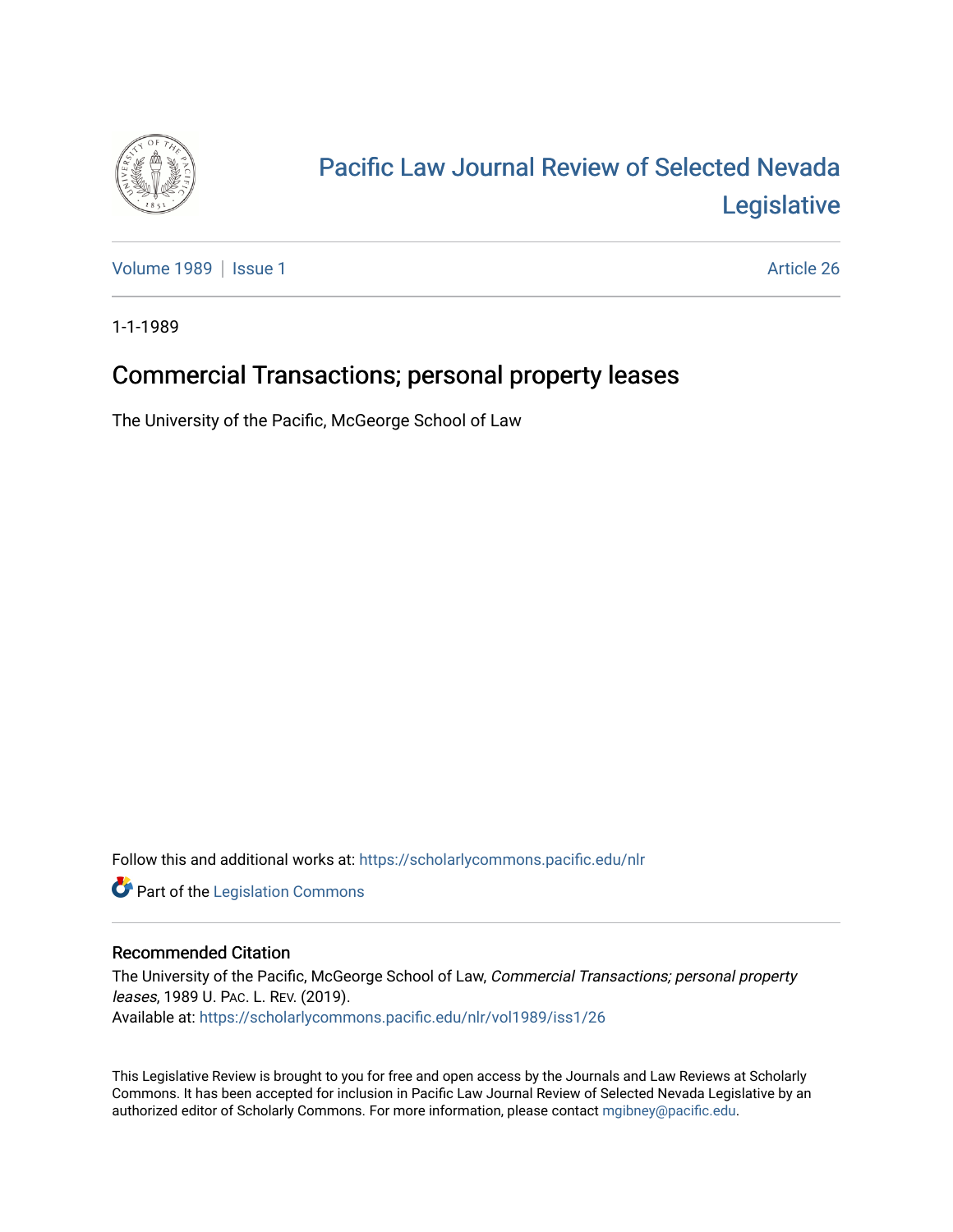# **Commercial Transactions**

### **Commercial Transactions; personal property leases**

NEV. REV. STAT. § \_\_. (new); §§ 104.1101, 104.1105, 104.1201, 104.9113, 104.9408 (amended). AB 297 (Committee on Judiciary); 1989 STAT. Ch. 166 AB 841 (Committee on Judiciary); 1989 STAT. Ch. 348 (AB 1841 Effective June 15, 1989)

#### **INTRODUCTION**

Chapter 166 enacts a modified version of the Uniform Commercial Code (UCC) Article 2A, covering personal property leases.<sup>1</sup> The following is a general overview of the most significant provisions of Chapter 166.

#### GENERAL PROVISIONS

Chapter 166 applies to any transaction which creates a lease, regardless of form.<sup>2</sup> Chapter 166 defines a lease as the transfer of the right to possess and use goods in return for consideration.<sup>3</sup> A

3. 1989 Nev. Stat. ch. 166, sec. 6, at 340 (enacting Nev. Rev. STAT.  $\S$  \_\_\_\_\_\_\_ 1(j)).

<sup>1. 1989</sup> Nev. Stat. ch. 166, sec. 1, at 340 (enacting Nev. Rev. STAT. § \_\_\_\_\_\_\_). See *generally* Bayer, *Personal Property Leasing: Article 2A of the Uniform Commercial Code,* 43 Bus. LAw. 1491 (1988); Note, *Division 10 of the California Commercial Code: California Personal Property Lease Law Codified,* 20 PAC. L.J. 869 (1989) (comparison of UCC 2A and the codified California version).

<sup>2. 1989</sup> Nev. Stat. ch 166, sec. 5, at 340 (enacting NEV. REV. STAT. § \_\_\_\_\_\_\_). The general provisions of the Nevada Uniform Commercial Code (Nevada Revised Statutes sections 104.1101-.1208) are applicable to Chapter 166. */d.* sec. 2, at 340 (enacting NEv. REv. STAT. § -·-.-). Since Chapter 166 applies to lease agreements but not security interests, a threshold question is whether a transaction creates a lease or a security interest. U.C.C. § 2A-103 official comment (1987). A number of factors have been used in determining whether a contract creates a lease or a security interest. *See, e.g., In re* Pacific Sunwest Printing, 6 Bankr. 408, 412 (Bankr. S.D. Cal. 1980); *In re* Joe Necessary & Son, Inc., 475 F. Supp. 610, 614 (W.D. Va. 1979) (factors distinguishing lease and security interest). *See also* NEv. REv. STAT. § 104.1201 36 (definition of security interest). *See generally* Bayer, *supra* note 1, at -1495 (discussion of lease versus security interest).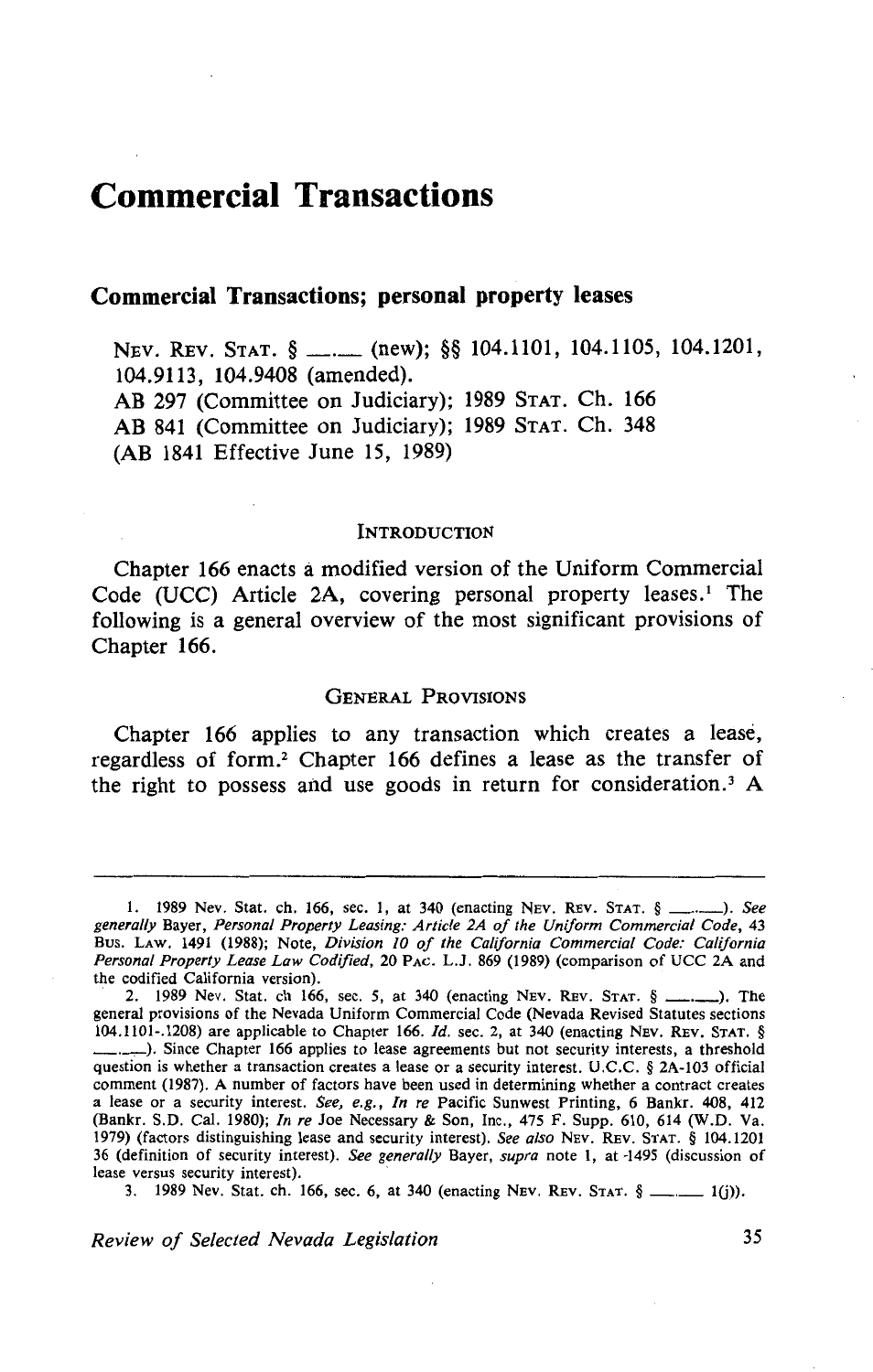consumer lease is defined as a lease taken for primarily personal or household purposes.<sup>4</sup> Unlike UCC 2A, Chapter 166 does not include a monetary cap in the definition of a consumer lease.<sup>5</sup>

Under Chapter 166, every non-consumer finance lease contains an implied "hell or high water" clause.<sup>6</sup> This clause provides that the lessee's obligation to make lease payments is absolute and irrevocable once the goods are accepted. 7 The hell or high water clause may be eliminated, modified, or substituted with the consent of the party to whom the promise runs.<sup>8</sup>

Chapter 166 subjects personal property leases to all applicable consumer protection or certificate of title statutes.<sup>9</sup> A choice of law agreement made by the parties is enforceable only if the lessee resides in the chosen jurisdiction at the time the lease becomes enforceable or if the goods will be used in that jurisdiction. <sup>10</sup>

#### FORMATION OF THE LEASE CONTRACT

The provisions governing the formation of lease contracts are essentially the same as the existing statutory provisions governing the formation of sales contracts.<sup>11</sup> A lease contract may be made in any manner which manifests the parties' intent to be bound, even if a term is left open.<sup>12</sup> Course of performance, course of dealing, and trade usage are relevant in determining the meaning of the contract terms. 13 Generally, any manner of acceptance is valid so long as it

8. 1989 Nev. Stat. ch. 166, sec. 50, at 358 (enacting Nev. Rev. STAT.  $\S =$  9. Id. sec. 7. at 343 (enacting Nev. Rev. STAT.  $\S =$  ...). See general

<sup>4.</sup> *Id.* sec. 6, at 340 (enacting Nev. Rev. STAT.  $\oint$  \_\_\_. \_\_\_ 1(e)).

*<sup>5.</sup>* U.C.C. § 2A-103(1)(e) (1987). *See generally* Huddelson, *Old Wine In New Bottles: UCC Article 2A-Leases,* 39 ALA. L. REv. 615, 668 (1988) (discussion of consumer lease).

<sup>6. 1989</sup> Nev. Stat. ch. 166, sec. 50, at 358 (enacting NEv. REv. STAT. § \_.\_). *See id.* sec. 6(g), at \_\_ (enacting NEV. REV. STAT. § \_\_\_\_\_) (definition of finance lease). See Bayer, *supra* note 1, at 1501 (general discussion of "hell or high water" clause).

<sup>7. 1989</sup> Nev. Stat. ch. 166, sec. 50, at 358 (enacting NEv. REv. STAT. § \_.\_). *See, e.g., In re* O.P.M. Leasing Servs., 21 Bankr. 993, 1006 (Bankr. S.D.N.Y. 1982) (court enforcement of "hell or high water" clause).

<sup>9.</sup> *!d.* sec. 7, at 343 (enacting NEv. REv. STAT. § \_.\_). *See generally* NEv. REv. STAT. §§ 598.005-.930 (1987) (consumer protection statutes).

<sup>10. 1989</sup> Nev. Stat. ch. 166, sec. 9, at 343 (enacting NEv. REv. STAT. § -·->·

<sup>11.</sup> *Compare* 1989 Nev. Stat. ch. 166, secs. 16-20, at 345-46 (enacting NEV. REV. STAT. §<br>
§ 104.2206-.2209 (1987)<br>
<sup>§</sup> 104.2206-.2209 (1987) (formation of a contract for the sale of goods).

<sup>12. 1989</sup> Nev. Stat. ch. 166, sec. 16, at 345 (enacting NEv. REv. STAT. §\_.\_). There must be sufficient intent to form an agreement which establishes a reasonable basis for affording a remedy. *Id.* This provision essentially follows the relevant provision for sales contracts. *Compare id. with* NEv. REv. STAT. § 104.2204 (1987) (formation of sales contract).

<sup>13. 1989</sup> Nev. Stat. ch. 166, sec. 19, at 346 (enacting NEv. REv. STAT. § \_.\_). *See*  NEv. REv. STAT. § 104.1205 (1987) (definition of course of dealing and trade usage). These provisions are identical to the relevant provisions covering sales contracts. *Compare id. with*  NEv. REv. STAT. § 104.2208 (1987) (sales contracts).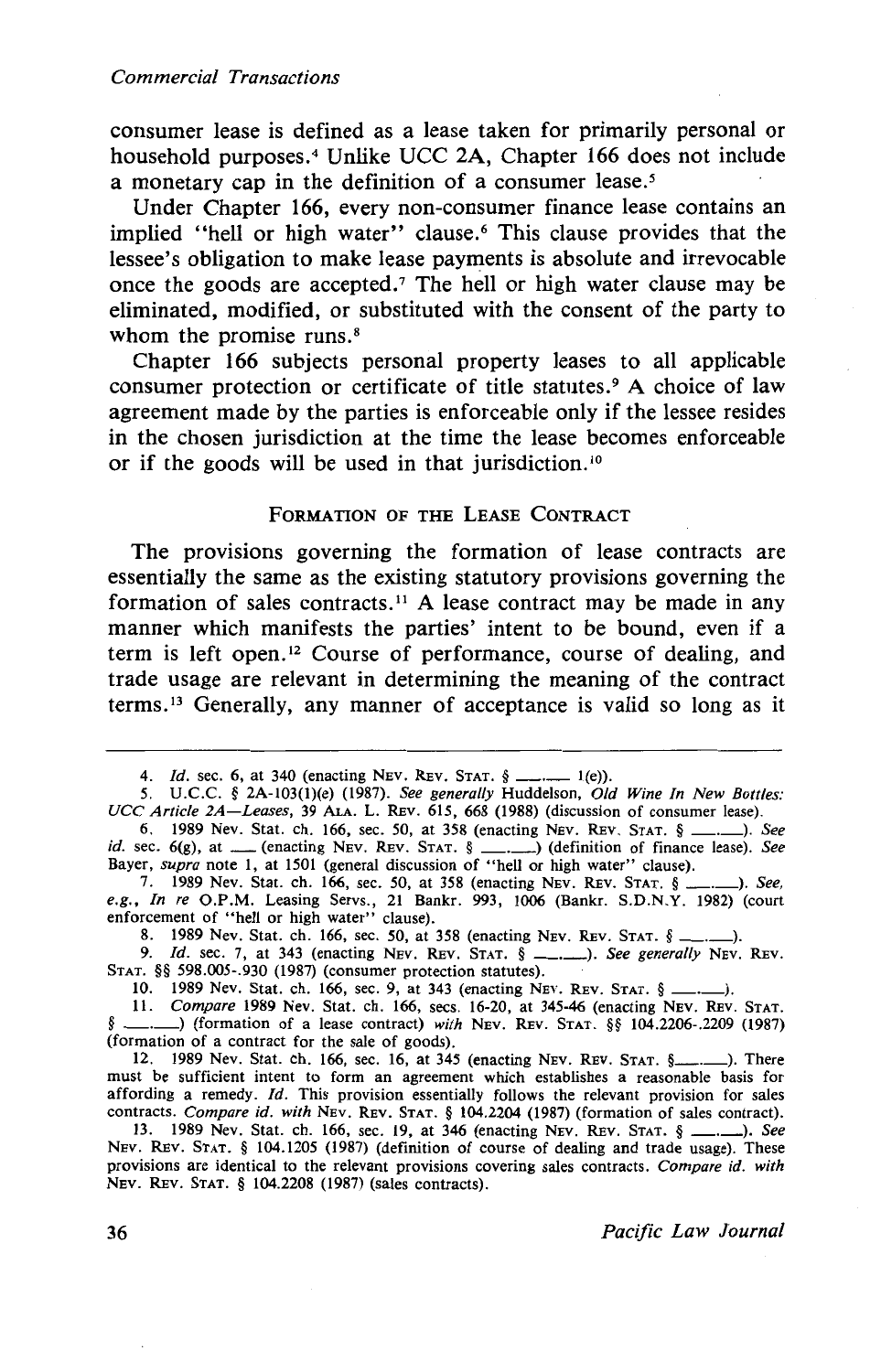is reasonable.<sup>14</sup> A merchant's signed firm offer needs no consideration, and the option remains open for up to three months. <sup>15</sup>

The modification of a lease contract does not need consideration.<sup>16</sup> Chapter 166 provides methods for creating, limiting, and prioritizing express and implied warranties.<sup>17</sup> A lease contract contains an implied warranty that the goods are not subject to a claim or interest which arose from an act of the lessor.<sup>18</sup> If the lessee furnished specifications to the lessor, the lease will contain an implied hold-harmless agreement for any infringement which may occur as a result of following the specifications. 19 All non-finance leases in which the lessor is a merchant contain an implied warranty of merchantability.<sup>20</sup> The benefits of any promise or warranty made by a supplier extend to both the lessor and the lessee. 21

Under Chapter 166, a lessee has an insurable interest in existing goods when they are identified to the contract.<sup>22</sup> The lessor has an insurable interest until the lessee utilizes an option to purchase and the risk of loss passes to the lessee.<sup>23</sup> In a non-finance lease, the lessor bears the risk of loss.<sup>24</sup> In a finance lease, the risk of loss passes to the lessee.<sup>25</sup>

14. 1989 Nev. Stat. ch. 166, sec. 18, at 346 (enacting Nev. Rev. Stat.  $\S$  \_\_\_\_\_\_).

15. *Id.* sec. 17, at 346 (enacting Nev. Rev. STAT. § \_\_\_\_\_\_).

16. *Id.* sec. 20, at 346 (enacting Nev. Rev. Stat. § \_\_\_\_\_). This provision is identical to the relevant provision covering sales contracts *Compare id. with* NEv. REv. STAT. § 104.2209 (1987) (modification of sales contract).

17. 1989 Nev. Stat. ch. 166, secs. 22-28, at 347-49 (enacting Nev. Rev. Stat. § ). A warranty extends to any natural person who is a member of the household or family of the lessee, or their guests.  $Id$ , sec. 28, at 349 (enacting NEV. REV. STAT.  $\S$  \_\_\_\_\_). Any modification, exclusion, or limitation of a warranty effective against the lessee is also effective against any beneficiary of the warranty. *ld.* 

18. *Id.* sec. 23, at 347 (enacting NEV. REV. STAT. § \_\_\_\_\_\_\_\_ 1). This implied warranty does not extend to infringement claims. *Id.* All non-finance leases in which the lessor is a merchant contain an implied warranty that no other person has an infringement claim to the goods not extend to infringement claims. *Id.* All non-infance lease<br>merchant contain an implied warranty that no other person has an<br>goods. *Id.* sec. 23, at 347 (enacting NEV. REV. STAT. § -------------------------------19. /d. sec. 23, at 347 (enacting NEv. REv. STAT. § -·- 3).

20. *Id.* sec. 23, at 347 (enacting NEV. REV. STAT. § -------- 2).<br>19. *Id.* sec. 23, at 347 (enacting NEV. REV. STAT. § ------- 1).<br>20. *Id.* sec. 24, at 347 (enacting NEV. REV. STAT. § ------- 1). *See id.* sec. 24, at 3 (enacting NEv. REv. STAT. § -·- 2) (criteria for determining when goods are merchantable). All non-finance leases in which the lessor is a merchant contain an implied warranty that the goods are fit for a particular purpose if the lessor knew the lessee relied on the lessor's skill and judgment in selecting the goods. *Id.* sec. 25, at 348 (enacting NEV. REV. STAT. §

21. *ld.* sec. 21, at 346 (enacting NEv. REv. STAT. § \_\_\_ ). *See generally* Rohwer, *Equipment Leases- Warranty Rights and Remedies of Lessees,* 21 PAc. L.J. (1989) (analysis of warranties and remedies available to the equipment lessee under UCC 2A).

22. *Id.* sec. 30, at 349 (enacting Nev. Rev. STAT.  $\S$  \_\_\_\_\_\_\_\_ 1). The insurable interest arises even if the goods are nonconforming. *Id.*  22. *Id.* sec. 30, at 349 (enacting NEV. REV. STAT. §  $\frac{1}{2}$ .<br>es even if the goods are nonconforming. *Id.*<br>23. *Id.* sec. 30, at 349 (enacting NEV. REV. STAT. §  $\frac{1}{2}$ ... 3).

23. *Id.* sec. 30, at 349 (enacting Nev. Rev. Stat. § \_\_\_\_\_\_ 3).<br>24. *Id.* sec. 31, at 349 (enacting Nev. Rev. Stat. § \_\_\_\_\_\_ 1).<br>25. *Id.* 

*Review of Selected Nevada Legislation* 37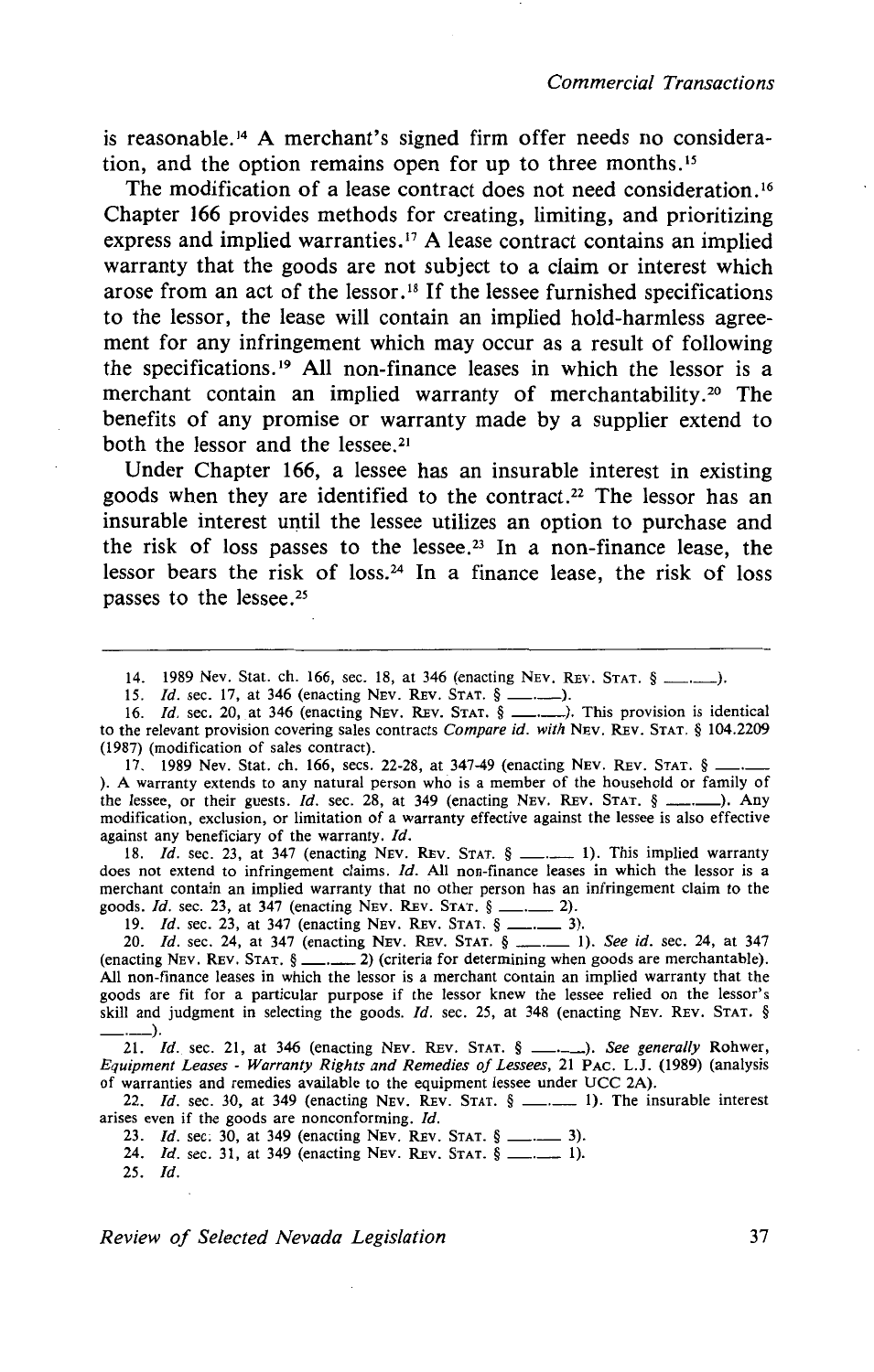### THIRD PARTIES

A lease is enforceable between the parties, their successors through purchase, and by the parties' creditors.<sup>26</sup> Chapter 166 provides guidelines for the assignment and delegation of any rights and liabilities arising under the lease contract.<sup>27</sup> The prioritization of liens and the rights of creditors are also covered by Chapter 166.28

#### **PERFORMANCE**

Under Chapter 166, all lease contracts contain an implied promise that neither party will impair or impede the other's expectancy interest. 29 A party to a lease contract may demand further assurances of performance when grounds for reasonable insecurity exist.<sup>30</sup> Chapter 166 contains provisions setting forth the aggrieved party's options in the event of an anticipatory repudiation. $31$ 

If the agreed manner of delivery becomes commercially impracticable without the fault of the parties, any available commercially reasonable substitute performance must be tendered and accepted. 32 If the manner of payment fails because of a government regulation, any commercially reasonable equivalent may be substituted.<sup>33</sup> Delay or nondelivery of goods may be excused if caused by an unforseen contingency, the nonoccurrence of which was a basic assumption of the contract. <sup>34</sup>

26. *Id.* sec. 34, at 350 (enacting NEV. REV. STAT. § ...................).<br>27. *Id.* sec. 36, at 351 (enacting NEV. REV. STAT. § ..............). Assignment and delegation are allowed unless prohibited by a contract term, or if they would materially affect the exchanged performance. Jd.

28. *Id.* secs. 39-41, at 352-53 (enacting NEV. REV. STAT. § \_\_\_\_\_\_\_). See also U.C.C. § 2A-307 official comment (1987) (general rule of prioritization is that a creditor of the lessee will take subject to the lease contract). *See generally* Boss, *Uniform Commercial Code: Article 2A-Leases: Structuring Priorities of Competing Claimants to Leased Property,* 73 MINN. L. REv. 208 (1988) (general discussion of prioritizing competing interests).

29. 1989 Nev. Stat. ch. 166, sec. 44, at 356 (enacting Nev. Rev. STAT. § \_\_

30. *Id.* sec. 44, at 356 (enacting NEV. REV. STAT. § \_\_\_\_\_\_\_ 2). Whether or not insecurity 30. *Id.* sec. 44, at 356 (enacting NEV. REV. STAT. § ------ 2). Whether or not insecurity<br>in a lease between merchants is reasonable will be determined by commercial standards. *Id.*<br>sec. 44, at 356 (enacting NEV. Rev. St 31. *Id.* sees. 45, at 356 (enacting NEv. REv. STAT. § -·-> (anticipatory repudiation),

46, at 356 (procedure and effect of retracting repudiation). When a party to an executory contract repudiates before the time for performance, the other party may treat the contract as terminated and sue for damages. Finnell v. Bromberg, 79 Nev. 211, 225, 381 P.2d 221, 228 (1963) (citing 17 C.J .S. *Contracts* § 472, at 973). 32. 1989 Nev. Stat. ch. 166, sec. 47, at 973).<br>32. 1989 Nev. Stat. ch. 166, sec. 47, at 357 (enacting NEv. REv. STAT. § ---- 1).<br>32. 1989 Nev. Stat. ch. 166, sec. 47, at 357 (enacting NEv. REv. STAT. § ----- 1).

(1963) (clung 1/ C.J.S. Contracts § 4/2, at 9/3).<br>32. 1989 Nev. Stat. ch. 166, sec. 47, at 357 (enacting NEV. REV. STAT. § \_\_\_\_\_\_\_ 1).<br>33. *Id.* sec. 47, at 357 (enacting NEV. REV. STAT. § \_\_\_\_\_\_\_\_ 2). Regulations by fore governments may also give rise to substitute performance. *Id.*  $34$ . *Id.* sec. 48, at 357 (enacting Nev. Rev. STAT. §  $\frac{1}{2}$ . 1).

38 *Pacific Law Journal.*